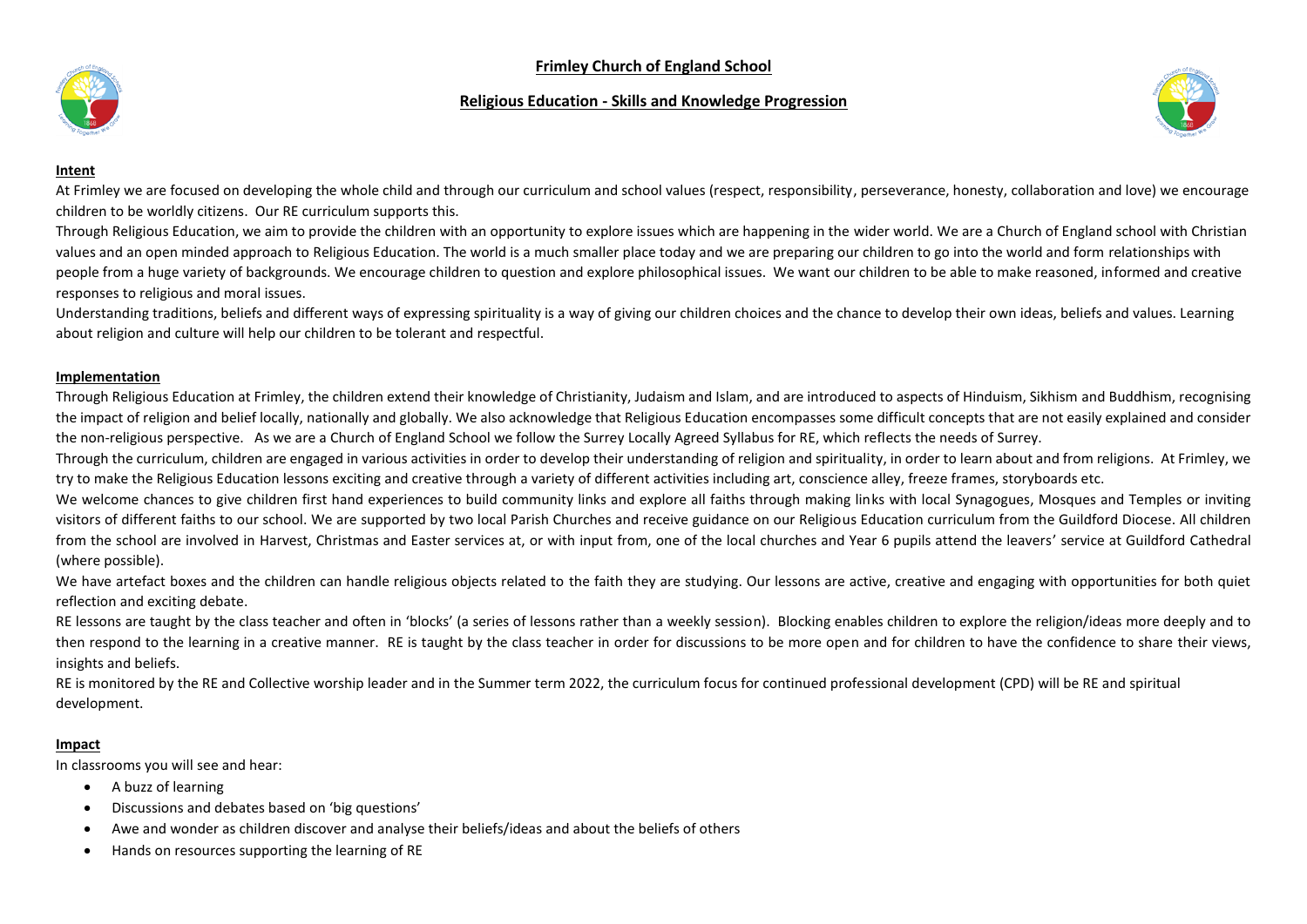- Memorable experiences and learning
- Children expressing their beliefs and the beliefs of others in a range of practical and creative ways

#### Children leave Frimley:

- With an understanding of Christianity; key beliefs, teachings and Bible stories.
- With an understanding of the religions and beliefs within the local community and world wide
- With thinking skills to be able to analyse their own beliefs and the beliefs of others
- Having tools to support their spiritual development
- With tolerance and respect towards people who have different cultures and beliefs

With an ability to express what they believe and their insights

### **National curriculum expectations:**

The RE curriculum taught within Frimley Church of England School is taken from the Guildford Diocese locally agreed Syllabus.

| Showing knowledge     | Explore, gather, select, and organise ideas about religion and belief.                                                 |
|-----------------------|------------------------------------------------------------------------------------------------------------------------|
| and understanding.    | Investigate and describe similarities and differences within and between religions and beliefs.                        |
|                       | Comment on connections between questions, beliefs, values and practices, drawing on key texts when appropriate.        |
|                       | Suggest meanings for a range of forms of expression, using appropriate vocabulary.                                     |
|                       | Describe the impact of beliefs and practices on individuals, groups and communities, locally, nationally and globally. |
| Expressing ideas,     | Investigate and describe how sources of inspiration and influence make a difference to themselves and others.          |
| beliefs and insights. | Apply ideas and reflections to issues raised by religion and belief in the context of their own and others' lives.     |
|                       | Suggest what might happen as a result of their own and others' attitudes and actions.                                  |
|                       | Suggest answers to some questions raised by the study of religions and beliefs.                                        |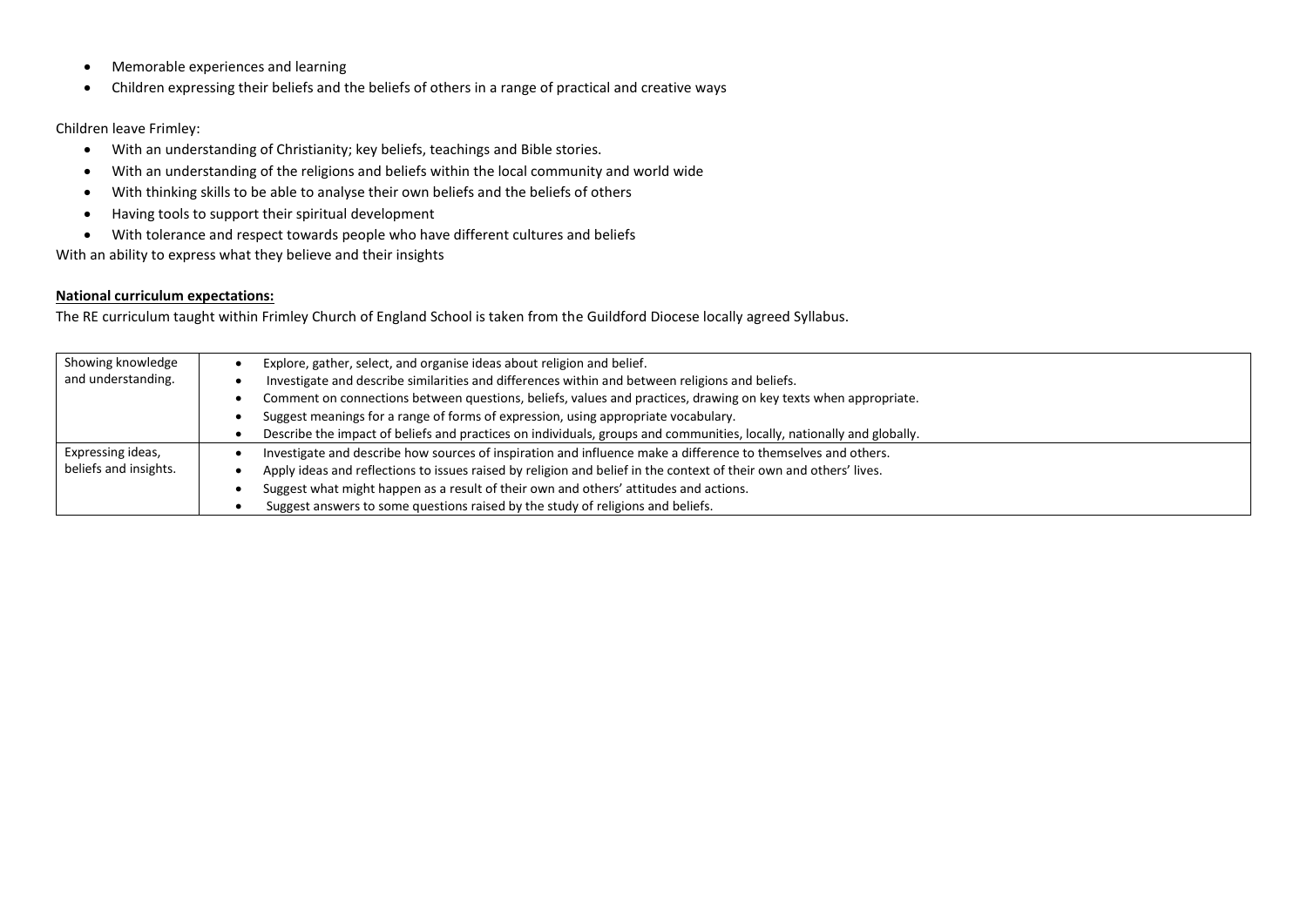**By the end of Key Stage 2 pupils will be able to:**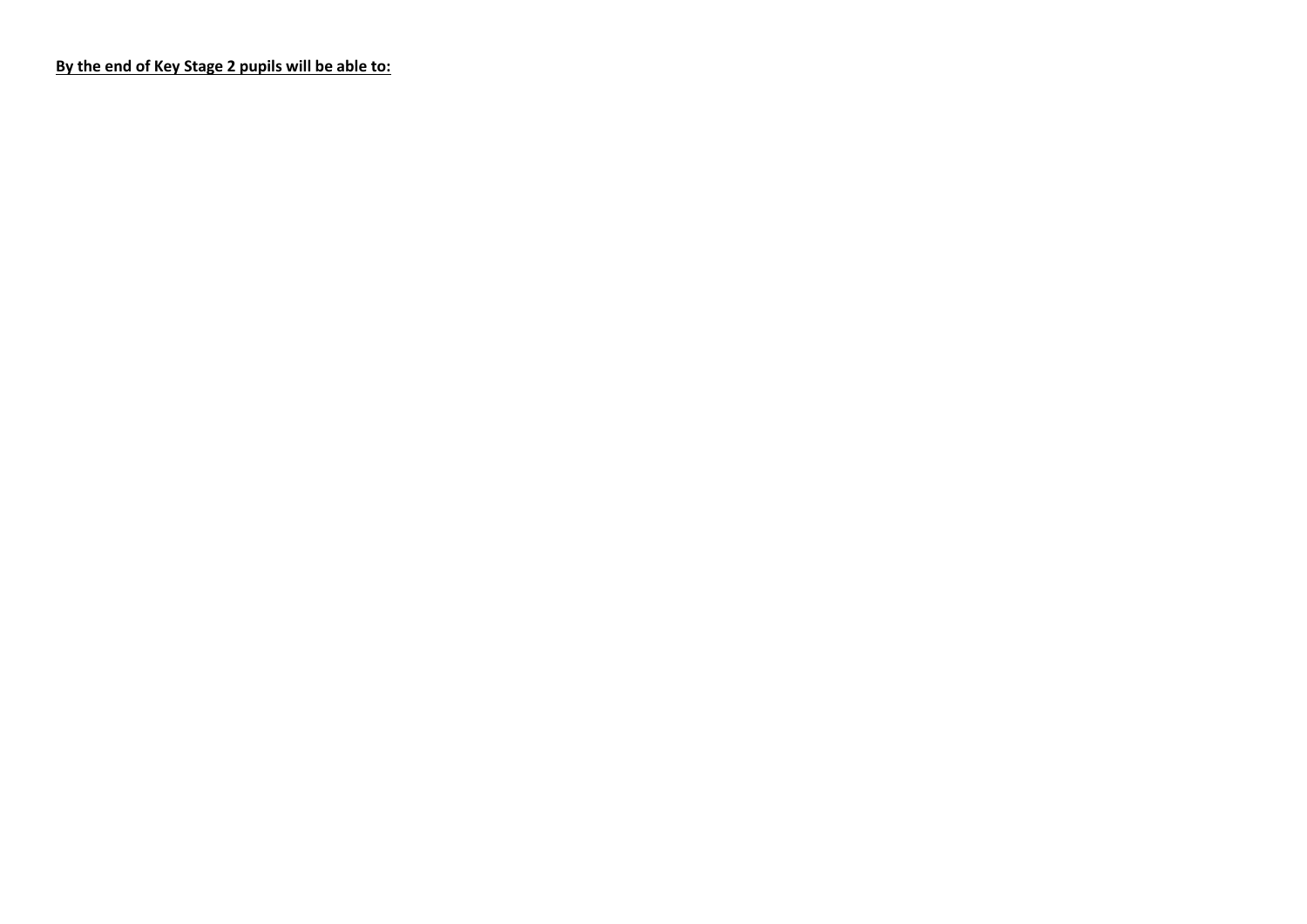# **What Frimley offers to its pupils:**

|                  | Year <sub>3</sub>                                                                                                                                                                                                                                                                                                                                                                                                                                                                                                                                                                        | Year <sub>4</sub>                                                                                                                                                                                                                                                                                                                                      | Year <sub>5</sub>                                                                                                                                                                                                                                                                                                                                                                                                                                                                                  | Year <sub>6</sub>                                                                                                                                                                                                                                                                                                                                                                                                             |
|------------------|------------------------------------------------------------------------------------------------------------------------------------------------------------------------------------------------------------------------------------------------------------------------------------------------------------------------------------------------------------------------------------------------------------------------------------------------------------------------------------------------------------------------------------------------------------------------------------------|--------------------------------------------------------------------------------------------------------------------------------------------------------------------------------------------------------------------------------------------------------------------------------------------------------------------------------------------------------|----------------------------------------------------------------------------------------------------------------------------------------------------------------------------------------------------------------------------------------------------------------------------------------------------------------------------------------------------------------------------------------------------------------------------------------------------------------------------------------------------|-------------------------------------------------------------------------------------------------------------------------------------------------------------------------------------------------------------------------------------------------------------------------------------------------------------------------------------------------------------------------------------------------------------------------------|
| <b>Knowledge</b> | What is Spirituality -introduce<br>$\bullet$<br>concept<br>How did it all begin?<br>$\bullet$<br>How does the Bible reveal<br>God's rescue plan?<br>Why are presents given at<br>$\bullet$<br>Christmas and what might<br>Jesus think?<br>Is Christian Worship the same<br>$\bullet$<br>all over the world?<br>Why do Christians share<br>$\bullet$<br>communion?<br>Easter - What happened and<br>$\bullet$<br>what matters most to<br>Christians?<br>How can a synagogue help us<br>$\bullet$<br>to understand the Jewish faith?<br>What are important times for<br>$\bullet$<br>Jews? | • What is Spirituality? $-$ develop<br>concept<br>Why is praying important for<br>Christians?<br>How did Church begin?<br>How can artists help us<br>understand Christmas?<br>• Why do Christians call God<br>Father?<br>How does Lent help Christians<br>prepare for Easter?<br>How did Jesus change lives?<br>Why is equality important to<br>Sikhs? | What is Spirituality? -<br>awareness of Spirituality in<br>others<br>How can we live together in<br>one world?<br>How can churches help us to<br>understand the Christian belief?<br>• Why is light an important sign<br>at Christmas?<br>How did Jesus's teaching<br>challenge people?<br>What is Wisdom?<br>How do Christians know what<br>happened at Easter?<br>• How can a mosque help us to<br>understand the Muslim faith?<br>How do the pillars of Islam help<br>Muslims have a good life? | • What is Spirituality? $-$ search for<br>meaning<br>Who did Jesus say I AM?<br>$\bullet$<br>What helps Hindus to worship?<br>What do the Gospels say about<br>the birth of Jesus and why is it<br>'good news'?<br>What is the Buddhist way of life?<br>$\bullet$<br>Adam, Eve, Christmas, Easter:<br>$\bullet$<br>What are the connections?<br>The Trinity: How is God three -<br>and yet One?<br>• What is the Golden Rule? |
| <b>Skills</b>    | <b>Introduce</b> concept of Spirituality<br>as concept of inner-self and<br>what makes them a unique<br>human-being - begin to explore<br>ways of expressing Spirituality<br>through use of shape, colour and<br>line.                                                                                                                                                                                                                                                                                                                                                                   | Develop concept of Spirituality<br>$\bullet$<br>- become aware of relationship<br>with the world; develop<br>perception of emotional<br>responses to natural beauty in<br>the world (wonder and awe) $-$<br>further explore use of art to<br>express emotional response                                                                                | Become increasingly aware of<br>$\bullet$<br>the concept of Spirituality of<br>others - develop a growing<br>empathy, concern and<br>compassion for how to treat<br>others; use art, poetry and<br>prose to express and explain<br>personal spirituality and<br>develop a critical response to<br>the spirituality of others.                                                                                                                                                                      | • Reach a growing awareness of<br>their place in the world and<br>purpose in life - explore personal<br>experiences, emotional<br>responses, reasons for personal<br>choices. Reach a greater<br>understanding and security in<br>what makes them a unique<br>human-being; find variety ways<br>to express and explain personal<br>spirituality to others.                                                                    |